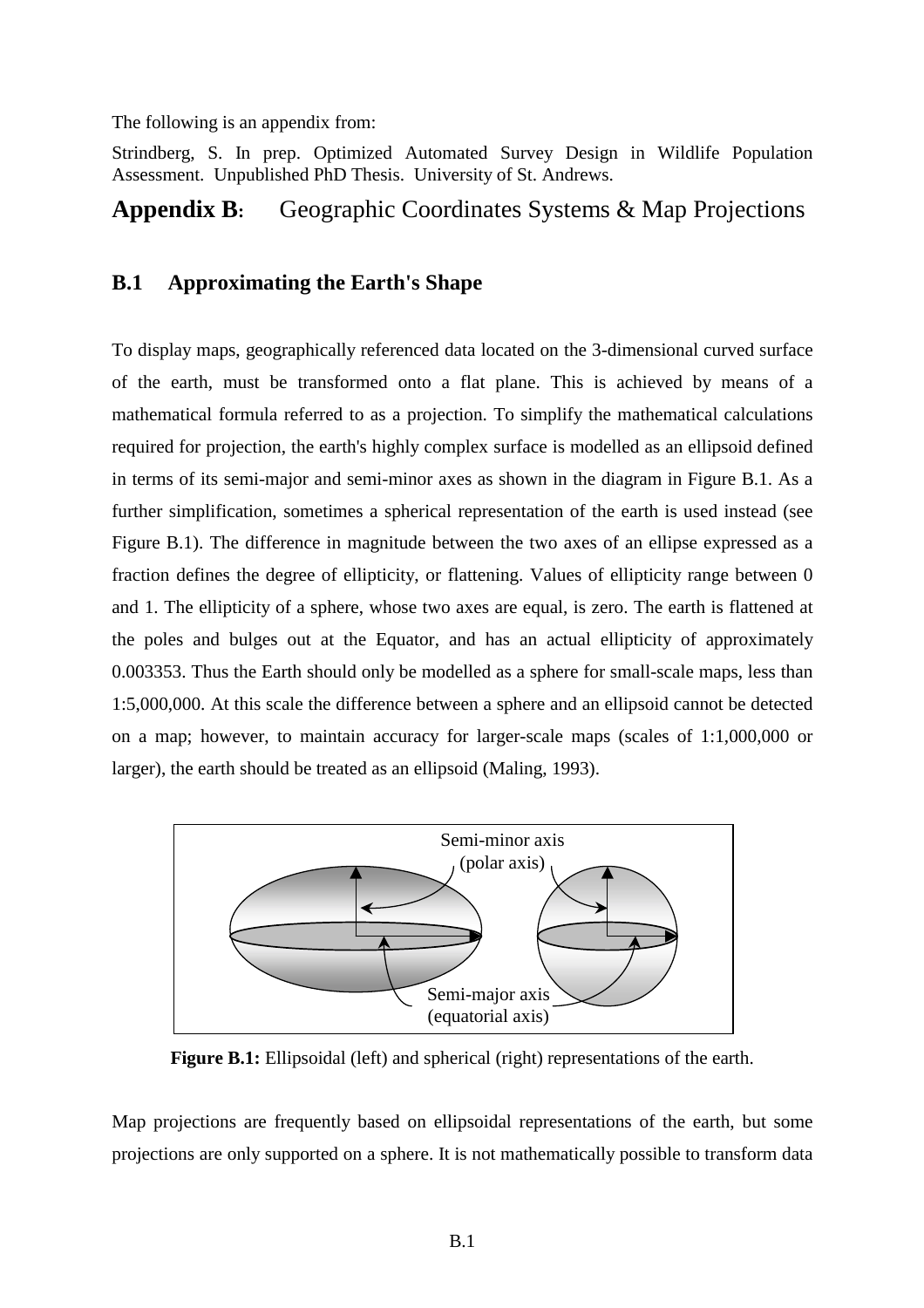from a projection on a sphere to a projection on an ellipsoid, and simply putting the data onto an ellipsoidal representation of the earth does not increase its geodetic precision. The reverse transformation between an ellipsoid and a sphere can, however, be calculated. Using the wrong ellipsoid can result in errors in geodetic coordinates in the order of hundreds of metres. The European Petroleum Survey Group (http://www.petroconsultants.com) provides a practical guide to the various reference ellipsoids in use and the differences between them.

An ellipsoid (or sphere) together with its position relative to the centre of the earth defines a datum. A datum is a set of parameters defining a coordinate system, and a set of control points whose geometric relationships are known, either through measurement or calculation (Dewhurst, 1990). Dewhurst details how a horizontal datum provides a frame of reference for measuring locations on the surface of the earth, defining the origin and orientation of latitude and longitude lines. The coordinates of the 'origin point' are fixed and all other points are calculated from this control point. A local datum aligns its ellipsoid to closely fit the earth's surface in a particular region and its 'origin point' is located on the surface of the earth, NAD27 and the European Datum of 1950 are examples of local datums. An earth-centred, or geocentric, datum serves as the framework for supporting locational measurement worldwide and uses the earth's centre of mass as its origin. The most widely used datum is the World Geodetic System of 1984 (WGS-84); developed using measurements provided by satellite data to define the best earth-fitting ellipsoid. GPS measurements are based upon the WGS-84 geocentric datum.

GPS - the Global Positioning System - uses a system of 24 satellites owned by the United States Department of Defence to fix a receiver's location on the earth's surface, using the signals broadcast by the satellites. The accuracy of the fix depends on the mode of reception of the receiver. Military and other privileged users have access to the Precise Positioning System (PPS), which has an accuracy of 22 metres in the horizontal plane and 27.7 metres in the vertical plane. Civilian use is restricted to the Standard Positioning System (SPS), which has an accuracy of 100 metres horizontally and 156 metres vertically. Typically, other errors due to signal or receiver noise, such as atmospheric effects, clock errors, or reflection of signals, combine to produce an error of approximately 15 metres. Differential GPS techniques can be applied in real-time, from information broadcast over a radio link, or by post-processing GPS measurements, to obtain positional accuracy of 1-10 metres (Dana, 1999). Receivers can convert to other datums, besides the WGS-84 datum.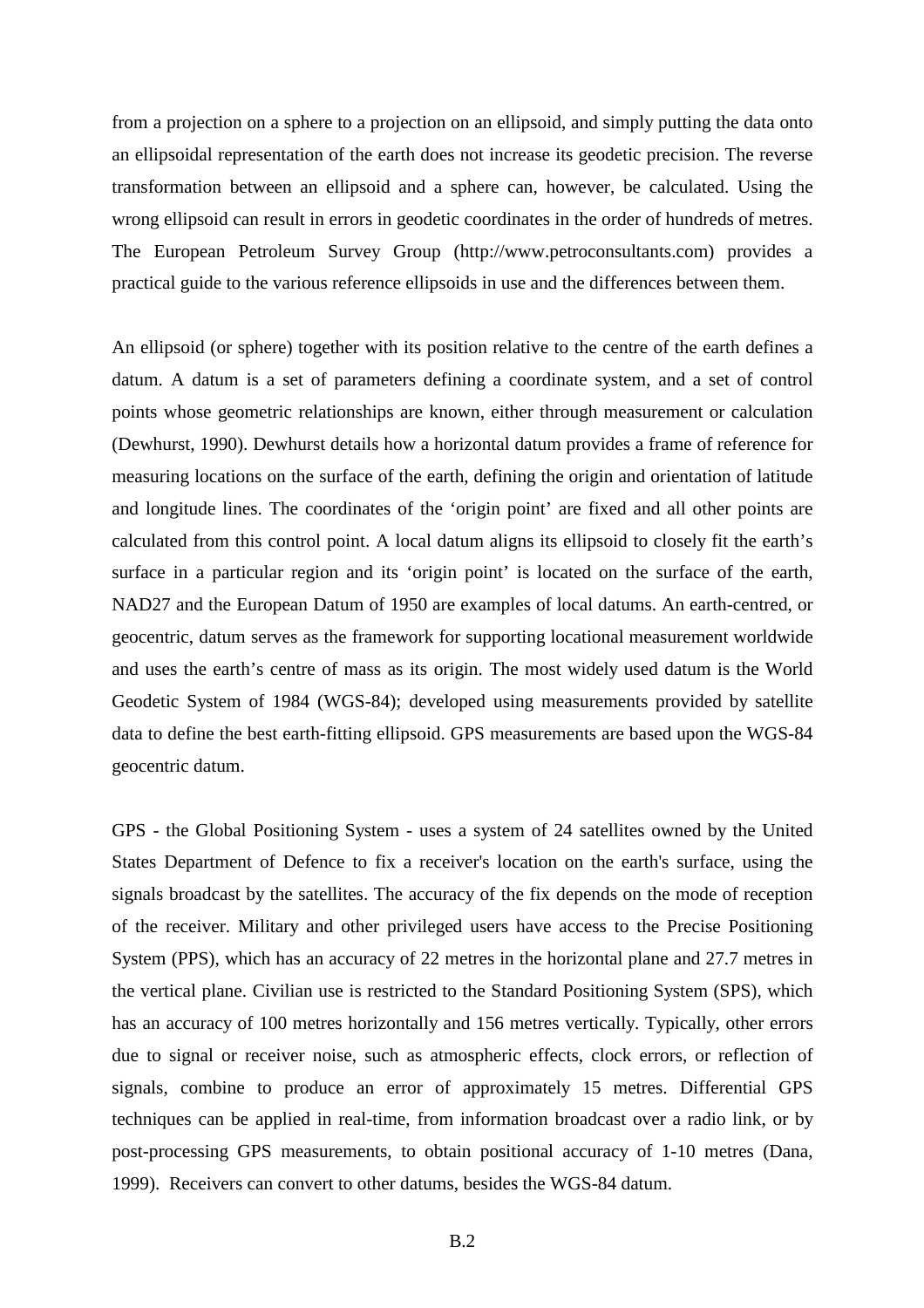## **B.2 Coordinate Systems**

Geographically referenced data is defined with respect to a coordinate system that is used to locate the data on the earth's surface. The following provides a brief description of local and global coordinate systems used not only for geo-referencing points in space, but also for navigation and geographic information systems. For a more detailed overview see Dana (1999).

The most frequently used global coordinate system is defined in terms of latitude, longitude and elevation above the reference ellipsoid. Lines of latitude are called parallels and lines of longitude are called meridians. Latitude and longitude are measured with respect to the Equator and the Greenwich Meridian, respectively. Height is measured as a perpendicular distance from the reference ellipsoid. The Earth-Centred Earth Fixed (ECEF) 3-dimensional Cartesian coordinate system has as its origin the centre of mass of the reference ellipsoid, its *z*-axis points towards the North Pole, the *x*-axis is defined by the intersection of the Equator and the Greenwich (Prime) Meridian, and the *y*-axis lies 90 degrees east of the *x*-axis, intersecting the Equator. Within the 2-dimensional Universal Transverse Mercator (UTM) coordinate system positions are expressed as the number of metres east of the central meridian plus an offset of 500 kilometres to ensure positive coordinates, and as the number of metres north of the Equator, with a 10,000 kilometres false northing for positions in the southern hemisphere. UTM zone numbers designate 6-degree longitudinal strips extending from 80 degrees south latitude to 84 degrees north latitude. UTM zone characters designate 8-degree zones extending north and south from the equator. In terms of latitudinal extent the zones are labelled C to X, with C being the southernmost zone from 80 degrees to 72 degrees south latitude. In terms of longitude, the zones are numbered 0 to 60, with zone 0 extending from 180 degrees longitude to 174 degrees west of Greenwich. The World Geographic Reference System (WGRS) is based on latitude and longitude with the globe divided into twelve bands of latitude and twenty-four zones of longitude, each 15 degrees in extent. These 15-degree areas are further divided into one-degree units identified by 15 characters. WGRS is mainly used for aircraft navigation.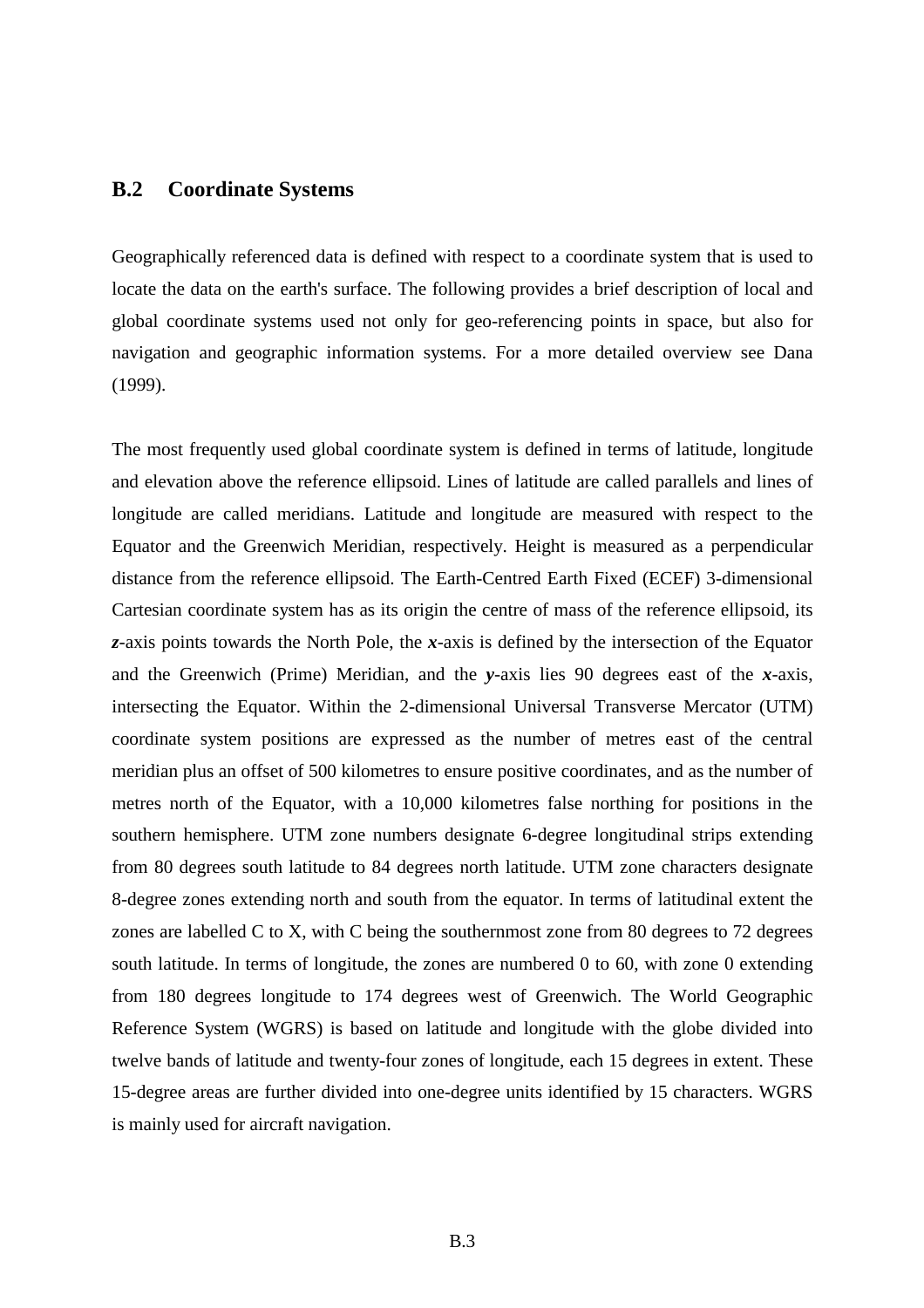Local coordinate systems are generally the national grid systems of individual countries. For example, the rectangular British National Grid, used by the Ordnance Survey of Great Britain, is based on a transverse Mercator projection with origin a point at 49 degrees north and 2 degrees west. The position of a point within the grid is given by the distance east and north of the origin, measured in metres and kilometres. Scale at the central meridian is 0.9996. In the USA, State Plane Coordinates are used. The North American Datum of 1927 (NAD27), which used the Imperial measure (feet, yards) has mainly been replaced with NAD83, based on the metre. In some countries postal codes are used as identifiers of areas. Local navigation coordinates systems, such as Loran-C, define locations by referencing measurements of electronic signals. Using time-differences, Loran-C can identify positions with an accuracy of one-quarter of a mile.

# **B.3 Map Projections**

A map projection is used to transform 3-dimensional data on the curved surface of the earth onto a flat plane for display on a sheet of paper or a computer screen. A map projection uses mathematical formulas to relate the spherical or ellipsoidal coordinates on the globe to flat, planar coordinates. The accurate depiction of a 3-dimensional body on a 2-dimensional surface is impossible. Thus, any map projection causes distortion in the shape, area, distance, scale or direction of the data. Over a small geographic area the distortions caused by the map projection are not significant, but the selection of an appropriate map projection is crucial for larger regions. Different projections cause different types of spatial distortions. Some projections are designed to minimize the distortion of one or two of the data's characteristics, at the expense of maximizing errors in others. Other projections attempt to only moderately distort all of these properties.

Map projections can be classified according to the property or properties that are maintained by the transformation:

Conformal projections: Conformal projections preserve local shape by maintaining the same scale in any direction for any map location. Scale is the relationship between distance measured on the map and the equivalent distance measured on the ground. It is not possible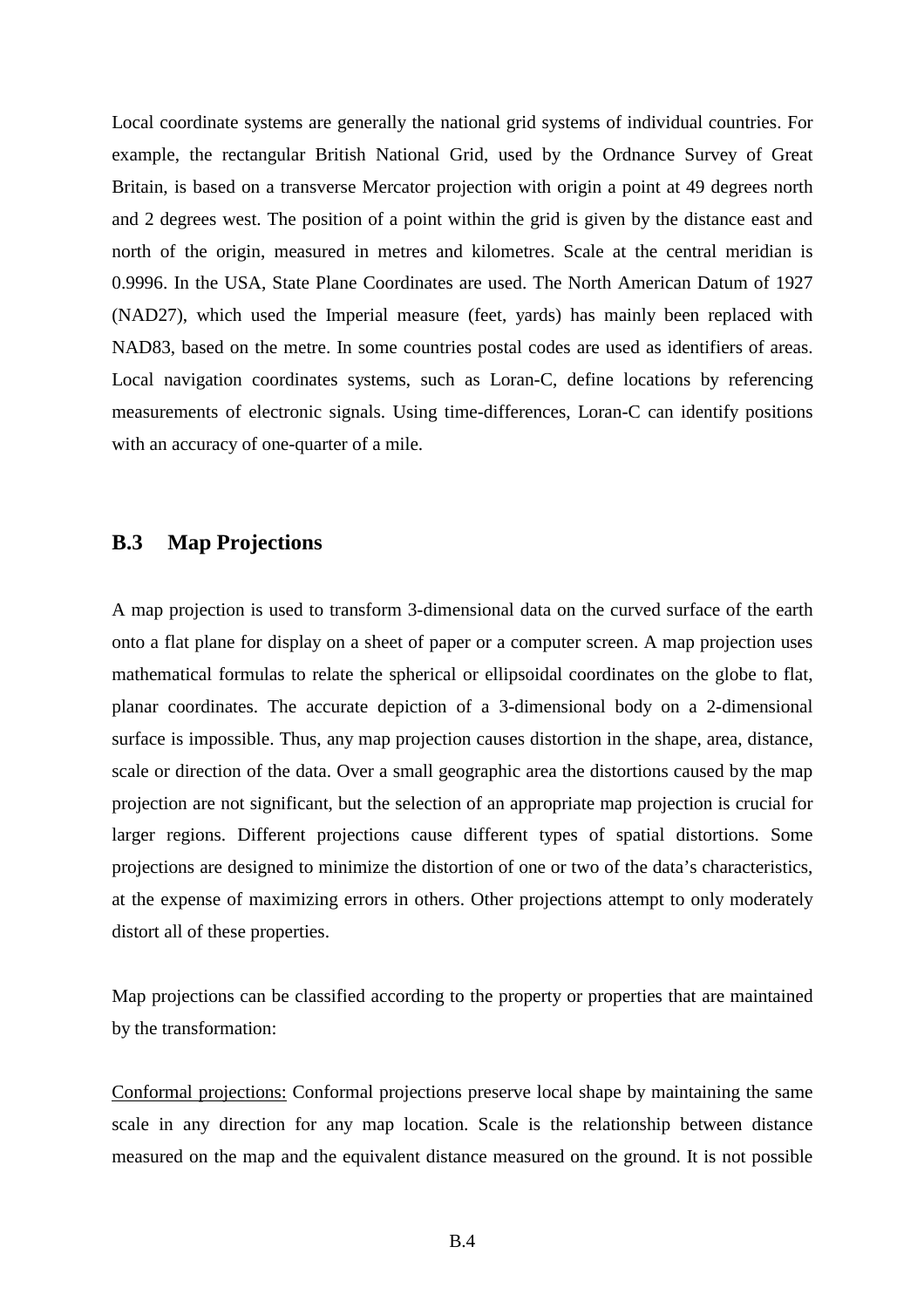to preserve the shapes of larger regions. Meridians and parallels intersect at right angles. This is accomplished by maintaining all angles. The disadvantage of this is that surface area may be greatly distorted in the process.

Equal-Area projections: Equal-Area projections preserve the area of displayed features; so all mapped areas have the same proportional relationship to the areas on the earth that they represent. This is achieved by distorting the other spatial properties of shape, angle, and scale. In equal-area projections, the meridians and parallels may not intersect at right angles. In some instances it may be difficult to distinguish an equal-area projection from a conformal projection as shapes are not obviously distorted, especially maps of smaller regions.

Equidistant projections: Equidistant maps preserve the distances between certain points. Scale is not maintained correctly by any projection throughout an entire map; however, most projections have one or more lines for which the length of the line on a map is the same length (at map scale) as the same line on the globe. Such distances are said to be true. For example, in the Sinusoidal projection, the Equator and all parallels are their true lengths. In other equidistant projections, the Equator and all meridians are true. Still others (e.g., Two-Point Equidistant) show true scale between one or two points and every other point on the map.

True-Direction projections: A map preserves direction when azimuths (bearings - angles from a point on a line to another point) are portrayed correctly in all directions. The shortest route between two points on a curved surface such as the earth is along the spherical equivalent of a straight line on a flat surface. That is the great circle on which the two points lie. True-Direction or azimuthal projections maintain some of the great-circle arcs, giving the directions or azimuths of all points on the map correctly with respect to the centre. Some true-direction projections are also conformal, or equal-area, or equidistant.

Another way of classifying map projections is to consider the earth as a transparent sphere with a light source at its centre. Consider a piece of photosensitive paper, called the projection surface, in the shape of a cylinder or cone wrapped around the earth. Let the meridians and parallels of the geographic coordinate system, as well as the outlines of the continents and oceans be projected by the light onto the paper projection surface. If the paper is then unrolled, in the first instance, the result is a map on a cylindrical projection, and in the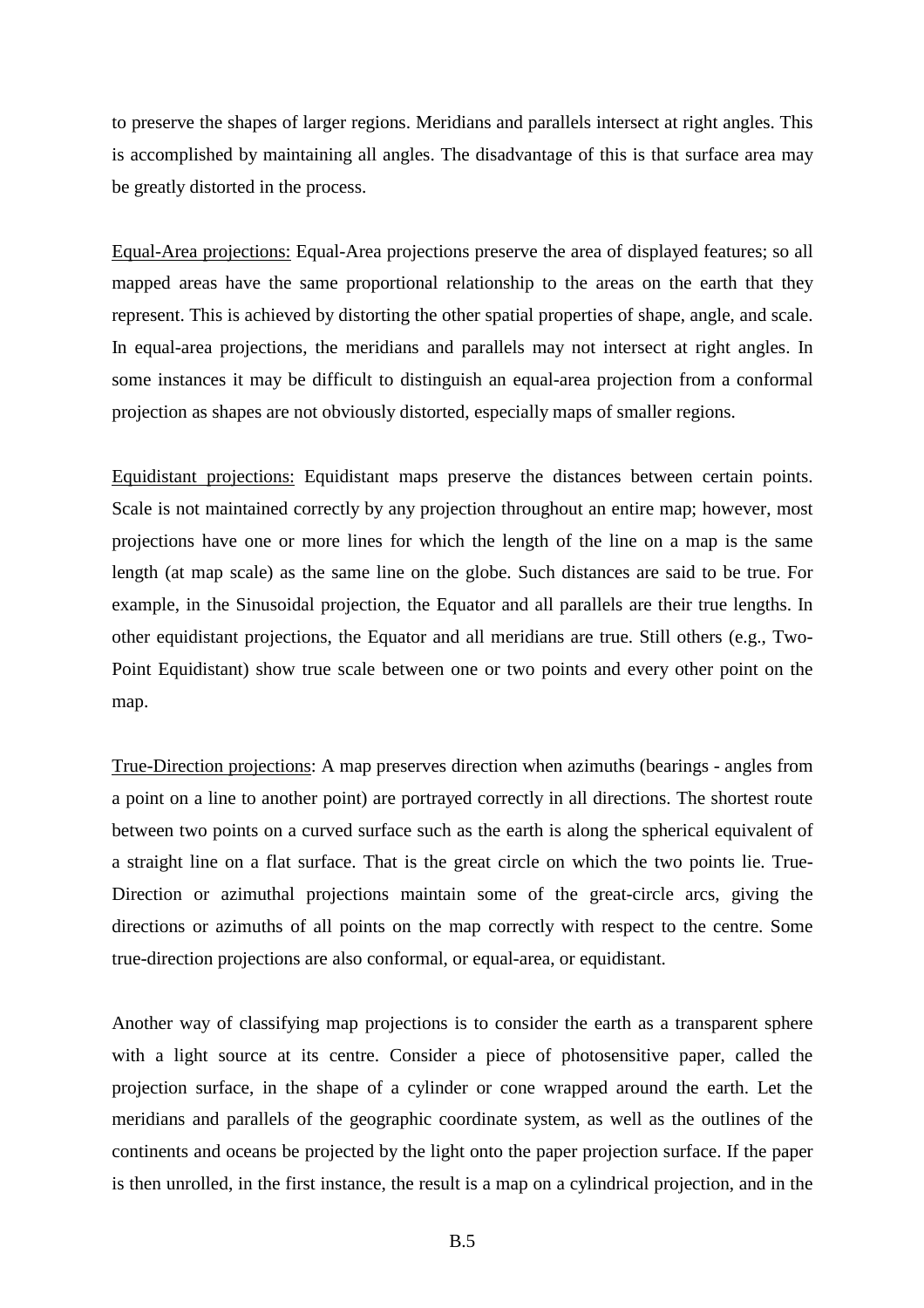second case on a conical projection. These two cases are shown in the diagrams in Figure B.2 below. In addition to cylindrical and conic map projections, other categories are the azimuthal and miscellaneous projections. Azimuthal projections are formed by projecting the earth's surface onto a plane, and miscellaneous projections are all those not falling into any of the other three categories.



**Figure B.2:** Cylindrical (left) and conic (right) projections of the earth.

In addition to the distortions caused by the map projection on shape properties, errors can also result from the description of the shape of the earth, as described in section B.1. To produce accurate results for the comparison of maps at scales larger than 1:5,000,000 - even maps using the same projection - the earth's shape must be described by the same ellipsoid.

A transformation between projections is possible. This is fortunate, because a frequent problem in using Geographic Information systems (GIS) is to bring maps to a common projection. Snyder (1987) provides details of this in a comprehensive monograph. Many commercial GIS and image processing systems provide facilities for the conversion of data from one map projection to another. During such transformations care must be taken to ensure that the source and target projection use the same spherical or ellipsoidal coordinate system. Care must also be taken with the position of the standard parallels, for conic projections, and with the position of the central meridian for the cylindrical projections (Dana, 1999). Satellite images are generally not cast onto any particular projection. Additionally, they suffer from distortions caused by altitude variations, plus the effects of earth rotation during imaging. Nevertheless, a remotely sensed image can be transformed to fit a map projection, and incorporated in a GIS. This geo-referencing is most commonly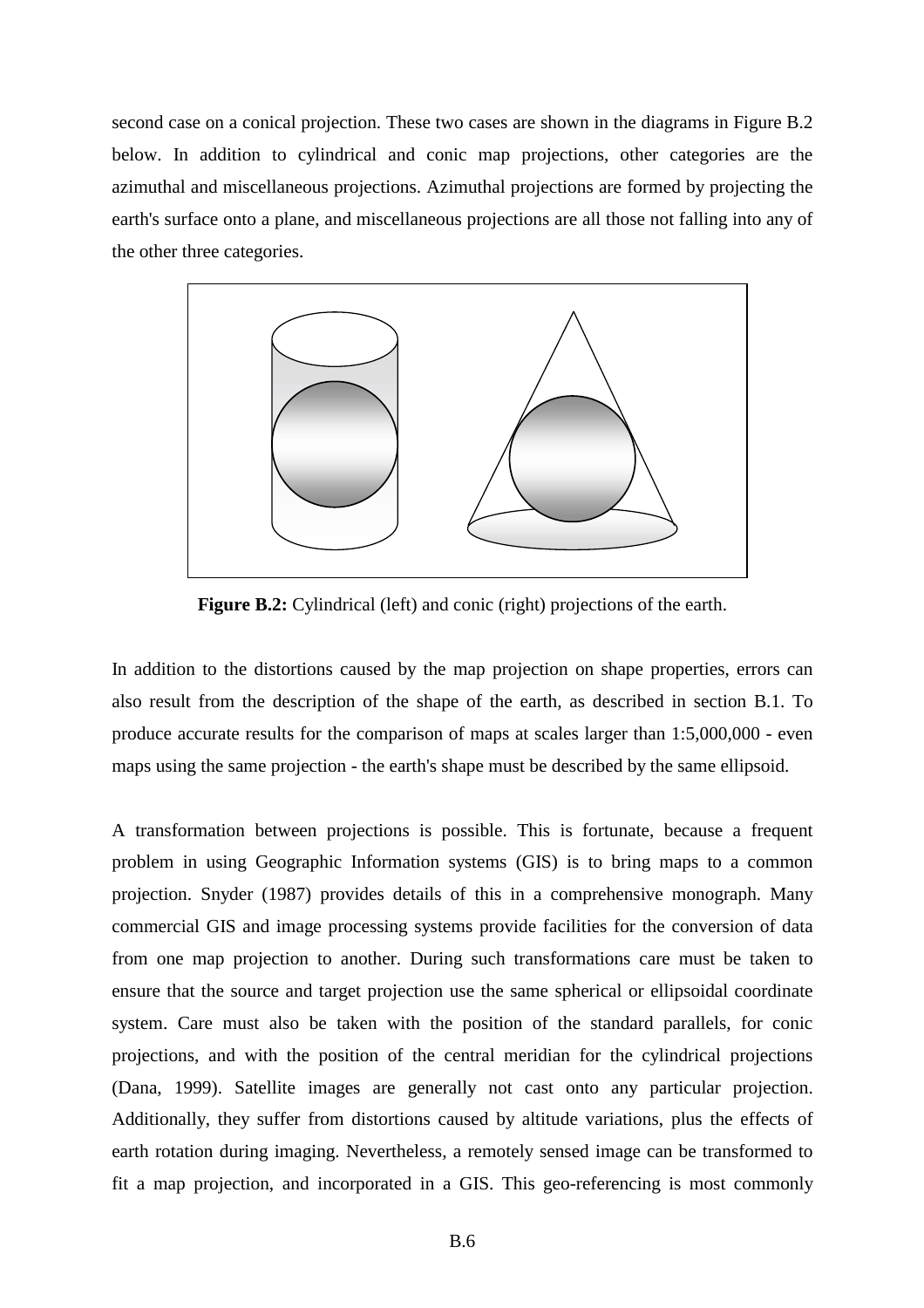achieved by defining a number of control points, which are easily and accurately located on map and image. The map and image co-ordinates of these points are used to construct two sets of polynomial equations that transform from map to image co-ordinates and vice-versa. In all instances, the choice of map projection will depend on the application.

However, there are some general guidelines in choosing a map projection. The first step in is to establish the location, size, and shape of the geographical region of interest. These three factors determine where the region to be mapped falls in relation to the distortion pattern of any projection. Maling (1993) suggests that tropical zones are best mapped using a cylindrical projection. Polar regions are best shown by an azimuthal projection, and countries or areas in the middle latitudes are best mapped using a conical projection. These global zones map into the areas in each projection where distortion is lowest. Cylindrical projections are true at the equator and distortion increases towards the poles. Conic projections are true along a chosen standard line of latitude somewhere between the pole and the equator, and distortion increases away from this standard. Azimuthal projections have a distortion pattern that increases away from the centre point, and generally distortion is worst at the edge of the map.

Unfortunately, not all regions of interest will conveniently fall into these areas of minimal distortion. Maling (1993) suggests various modifications to improve a projection's performance. Even if it is possible to minimizing distortion in general, the special properties of a projection, for a particular geographical region, still need to be considered. Each map projection has one or more standard lines, either meridians or parallels, along which there is no distortion. For a particular map-use such standard lines may be judiciously chosen, or the map may need to be conformal, equal area, or some compromise of these. In some cases, such as navigation, conformality, which maintains distance and direction for neighbouring points, is absolutely necessary. In statistical mapping, equivalence is necessary. For land cover/land use or population mapping equal-area projections are widely used. If it is necessary to consider special properties, then the final projection choice should be a function of minimized distortion and special properties.

Map projections are designed for specific purposes, and this must be kept in mind when selecting a projection. A map projection might be used for large-scale data in a limited area, while another is used for a small-scale map of the world. As well as selecting a map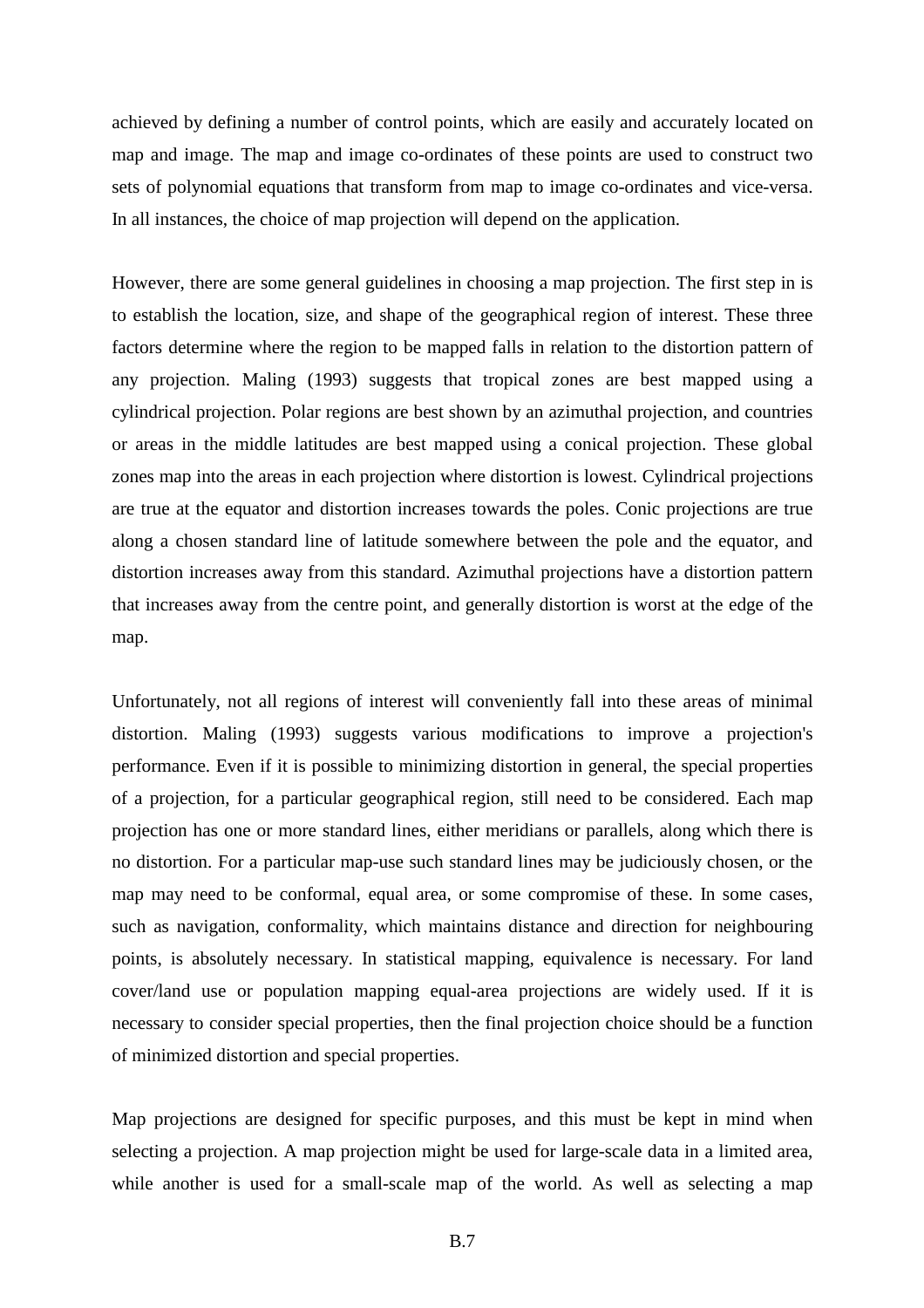projection, one must consider the assumptions made about the shape of the Earth. The choice of a spherical or ellipsoidal representation of the earth and the datum used can have a significant effect on the positions of points at large scales.

## **B.4 Some Examples of Map Projections**

This listing of some of the more frequently used map projections follows the structure and some of the descriptions given by Dana (1999).

### **B.4.1 Cylindrical Projections**

*Cylindrical Equal-Area*: Cylindrical equal-area projections have straight meridians and parallels intersecting at right angles. The meridians are equally spaced, the parallels unequally spaced. There are normal, transverse, and oblique cylindrical equal-area projections. Scale is true along the central line - the equator for normal, the central meridian for transverse, and a selected line for oblique - and along two lines equidistant from the central line. Shape and scale are true along the central line, distortions increase near points 90 degrees from this line. Local angles are correct along standard parallels or standard lines, and distorted elsewhere. Recommended for narrow areas extending along the central line.

*Behrmann Cylindrical Equal-Area*: Behrmann's cylindrical equal-area projection uses 30 degrees north as the parallel of no distortion.

*Gall's Stereographic Cylindrical*: Gall's stereographic cylindrical projection results from projecting the earth's surface from the equator onto a secant cylinder (a cylinder that intersects the earth's surface along two circles, instead of being tangentially located with respect to the globe) intersected by the globe at 45 degrees north and 45 degrees south. This projection moderately distorts distance, shape, direction, and area.

*Peters*: The Peters projection is a cylindrical equal-area projection that de-emphasizes area exaggerations in high latitudes by shifting the standard parallels to 45 or 47 degrees.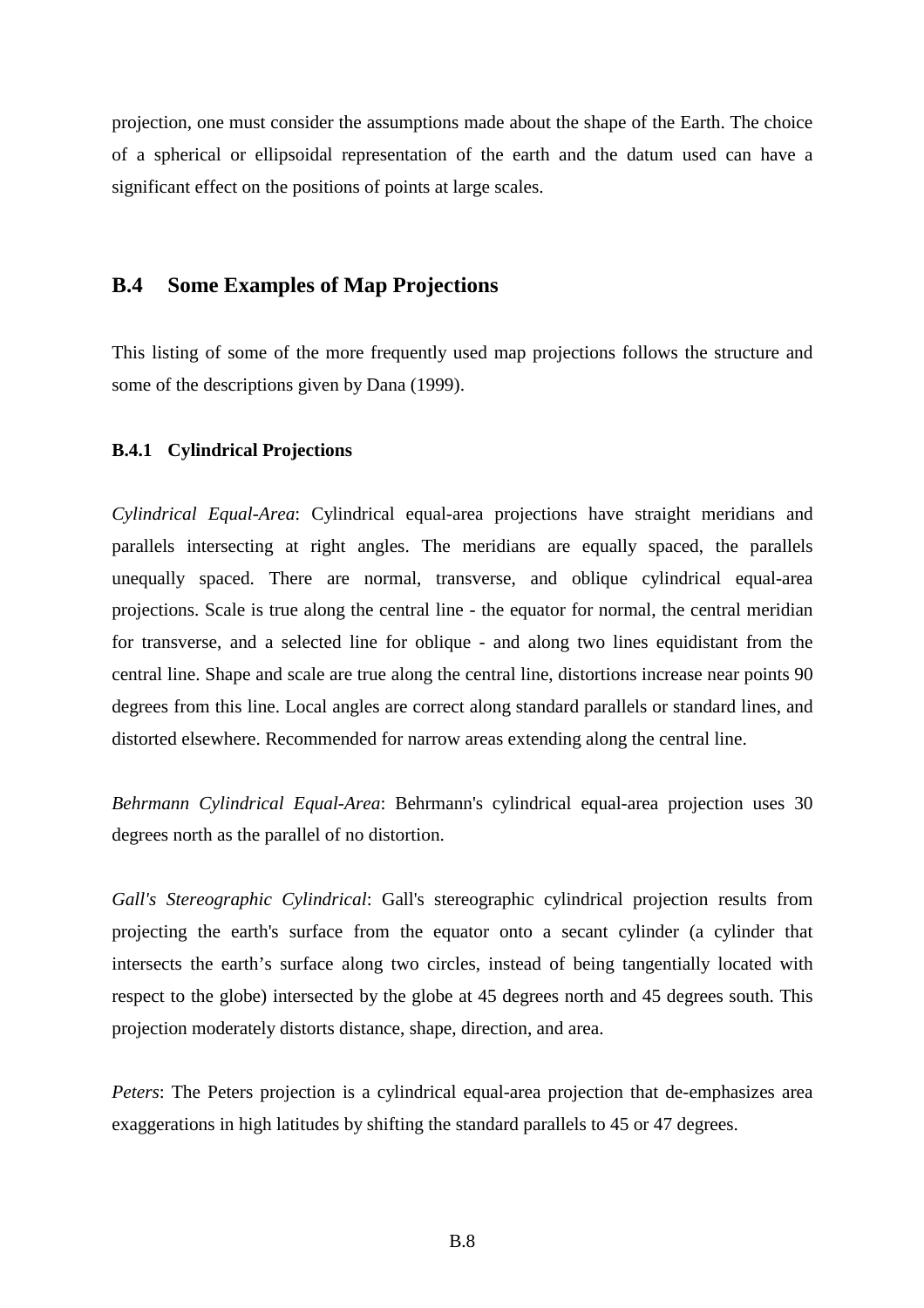*Mercator*: The Mercator projection has straight, equally spaced meridians and parallels that intersect at right angles, just as they do on the real earth. However, this introduces distortion of area that increases towards the polar regions (the poles cannot be shown). Scale is true at the equator or at two standard parallels equidistant from the equator. The projection is often used for marine navigation because all straight lines on the map are lines of actual compass bearing. Other directional uses for this projection include air travel, wind direction, ocean currents, and conformal world maps. The best use of this projection's conformal properties applies to regions near the Equator, such as Indonesia and parts of the Pacific Ocean.

*Miller Cylindrical*: The Miller projection has straight meridians and parallels that meet at right angles, but straight lines are not of constant azimuth. Shape and area distortions increases from the Equator toward the poles, with minimally distortions between the 45th parallels. Directions and local angles are true only along the Equator. The projection avoids the scale exaggerations of the Mercator map at the polar regions. This is accomplished by reducing the distance between parallels as they approach the poles, but introduces distortion in local shape and direction. The Miller projection is only useful as a general-purpose world map.

*Oblique Mercator*: Oblique Mercator projections are used to portray regions along great circles. Distances are true along a great circle defined by the tangent line formed by the sphere and the oblique cylinder; elsewhere distance, shape, and areas are distorted. Once used to map Landsat images (now replaced by the Space Oblique Mercator), this projection is used for areas that are long, thin zones at a diagonal with respect to north (Large-scale mapping of Switzerland, Borneo, Madagascar, or the Alaskan panhandle, for example). This projection is sometimes referred to as the Hotine Oblique Mercator projection.

*Transverse Mercator*: Transverse Mercator projections result from projecting the sphere onto a tilted cylinder tangent to a central meridian. Transverse Mercator maps are often used to portray areas with larger north-south than east-west extent. Although, local scale is maintained, distortion of scale, distance, direction and area increase away from the central meridian. Global projection becomes infinite 90 degrees from the central meridian. Use should be limited to 15 to 20 degrees on both sides of the central meridian. Many national grid systems, such as the British National Grid (BNG), are based on the Transverse Mercator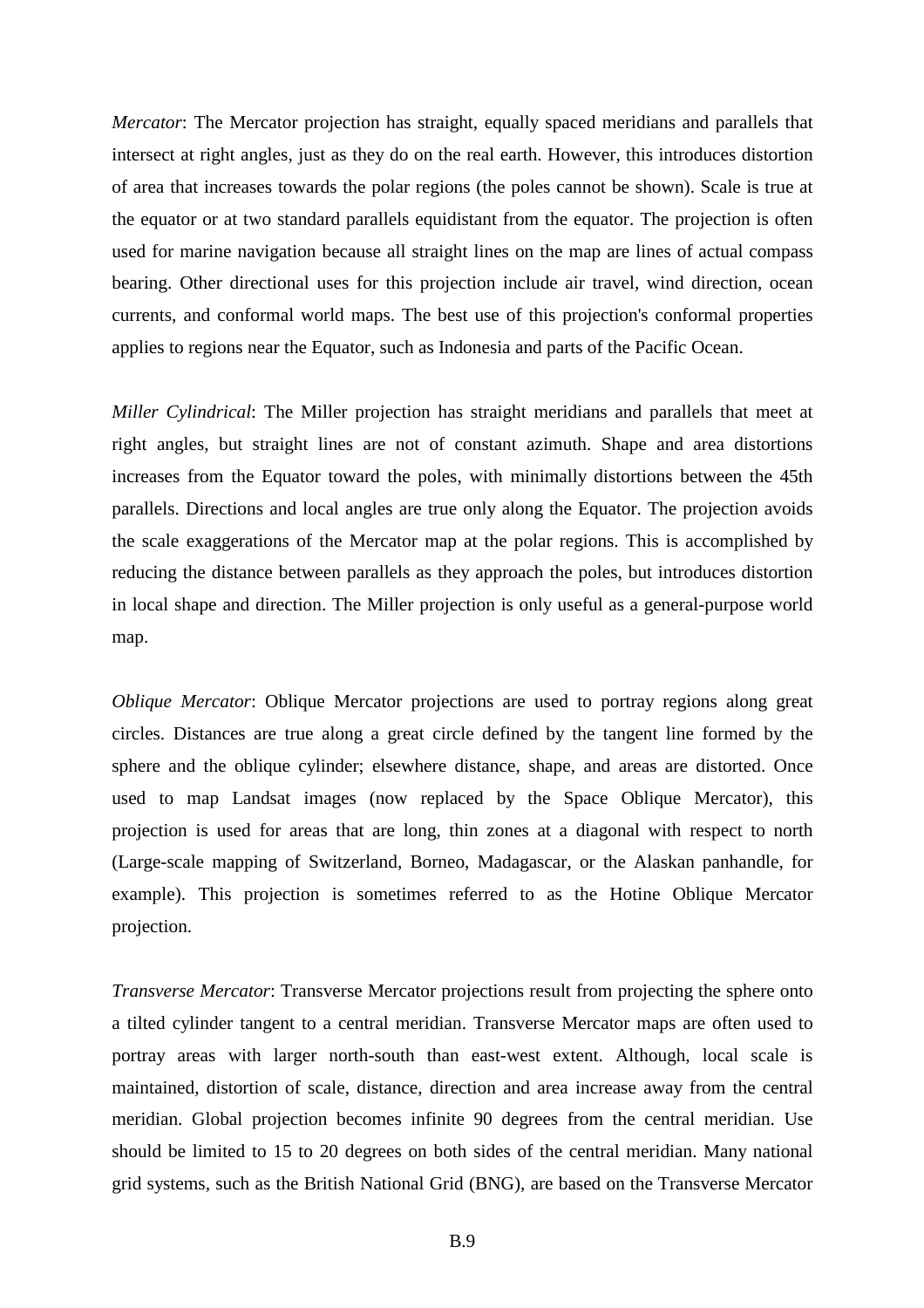projection. The projection is also known as the Gauss-Kruger projection or the Universal Transverse Mercator Projection (UTM).

*Plate Carree or Equidistant Cylindrical*: The Plate Carree projection forms a grid of rectangles of equal size, shape, and area. The polar regions are less distorted in scale and area than they are with the Mercator projection. The meridians and parallels intersect at right angles. The traditional Plate Carree projection uses the equator as its central parallel, but any line may be used. In the first instance the grid cells are perfect squares otherwise they become rectangular. Distortions in shape and area increase with distance from the standard parallels. General directions are distorted, except locally along the standard parallels. Scale is correct along all the meridians and along the standard parallels. Best used for maps of small areas or for simple portrayals of the world or regions with minimal geographic data, such as index maps.

*Cassini*: This transverse cylindrical projection is analogous to the Plate Carree projection in the same way that the Transverse Mercator is to the Mercator projection. It maintains scale along the central meridian and all lines parallel to it, and is neither equal-area nor conformal, but a compromise of both features. It is most suited for large scale mapping of areas near the central meridian with predominantly north-south in extent. Transverse Mercator is often preferred because of difficulty in measuring scale and direction on Cassini.

### **B.4.2 Pseudocylindrical Projections**

Pseudocylindrical projections resemble cylindrical projections, with straight and parallel latitude lines and equally spaced meridians, but the meridians are curves.

*Mollweide*: The Mollweide projection, used for world maps, is pseudocylindrical and equalarea. The central meridian is straight. The 90th meridians are circular arcs. Parallels are straight, but unequally spaced. Scale is true only along the standard parallels of 40° 44' north and 40° 44' south, and distortion increases with distance from these lines, becoming severe at the edges of the projection. Local angles and shapes are correct only at the intersection of the central meridian and these standard parallels. The Mollweide projection is also known as the Babinet, Elliptical, Homolographic, or Homalographic projection.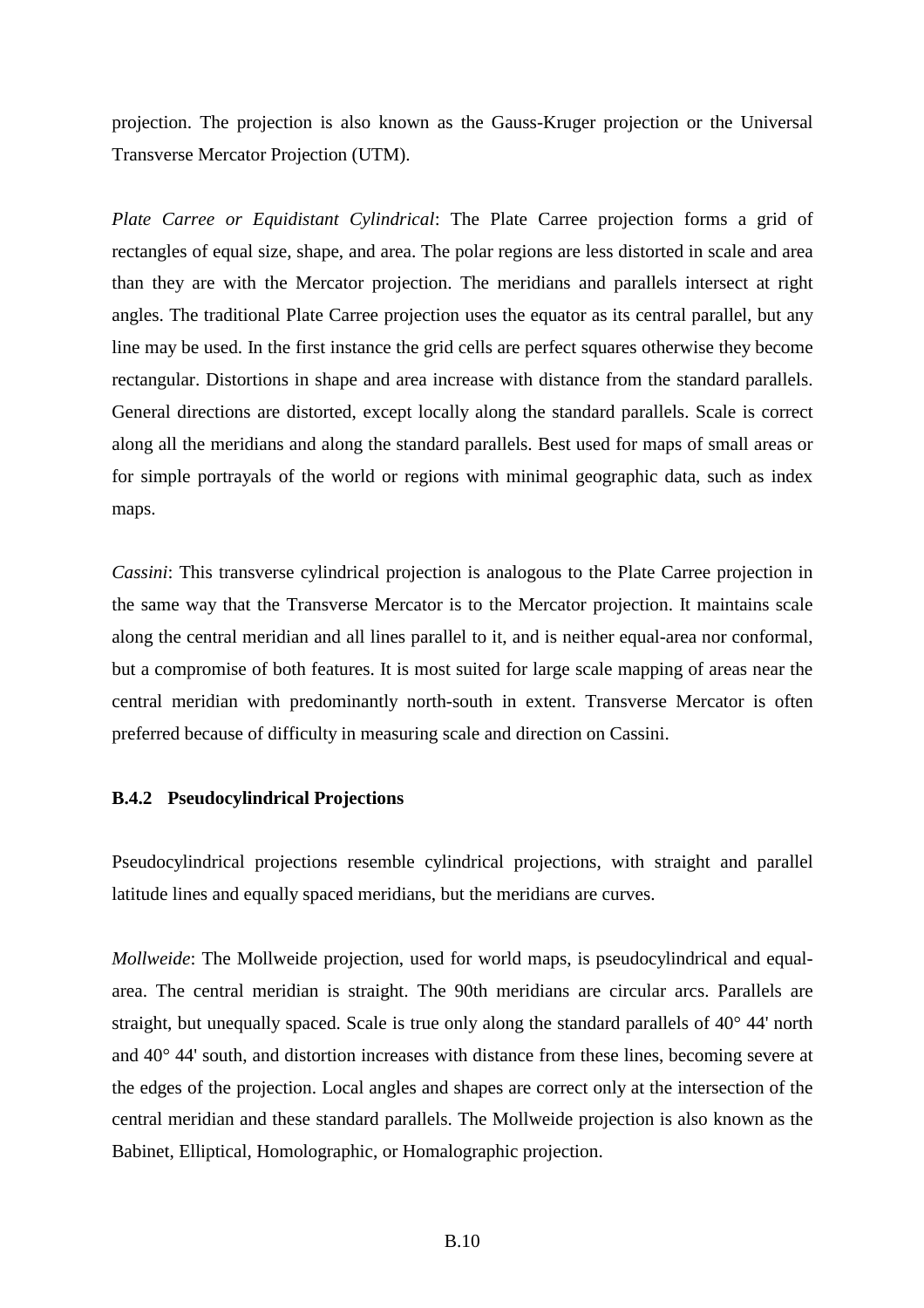*Eckert Projections*: The Eckert IV projection, used for world maps, is a pseudocylindrical and equal-area. The central meridian is straight, the 180th meridians are semi-circles, and other meridians are elliptical. Scale is true along the parallel at 40:30 degrees north and south. The Eckert VI Equal-Area, used for maps of the world, is pseudocylindrical and equal area. The central meridian and all parallels are at right angles; all other meridians are sinusoidal curves. Shape distortion increases at the poles. Scale is correct at standard parallels of 49:16 degrees north and south.

*Robinson*: The Robinson projection is based on tabular coordinates, rather than mathematical formulae. The meridians are equally spaced, resembling elliptical arcs, concave toward the central meridian. The projection distorts shape, area, scale, and distance in an attempt to balance the errors of projection properties. Distortions of shape and area are minimized within 45 degrees of the origin and along the Equator. Directions are generally distorted and scale is usually made true along latitudes 38 degrees north and south. It was developed for use in general and thematic world maps.

*Sinusoidal Equal-Area*: Sinusoidal equal-area maps have straight parallels at right angles to a central meridian. Other meridians are sinusoidal curves. Scale is true only on the central meridian and the parallels. Local angles are shapes are correct along the central meridian and the Equator. Often used in countries with a larger north-south than east-west extent, especially for regions near the Equator. Distortion along outer meridians can be reduced by interrupting the continuity of the projection over the oceans and by recentering the continents around their own central meridians.

#### **B.4.3 Conic Projections**

*Equidistant Conic*: This is the simplest conic projection. The space between each meridian is equal, as is the space between each of the concentric arcs that represent the parallels. The poles are represented as arcs rather than points. Local shapes and local directions are true along the standard parallels. Shape and area distortions are constant along any given parallel, and the distortion increases with distance from the standard parallels. Distance is true along the meridians and the standard parallels. Scale is constant along any given parallel, but changes from parallel to parallel. The Equidistant Conic projection is used for regional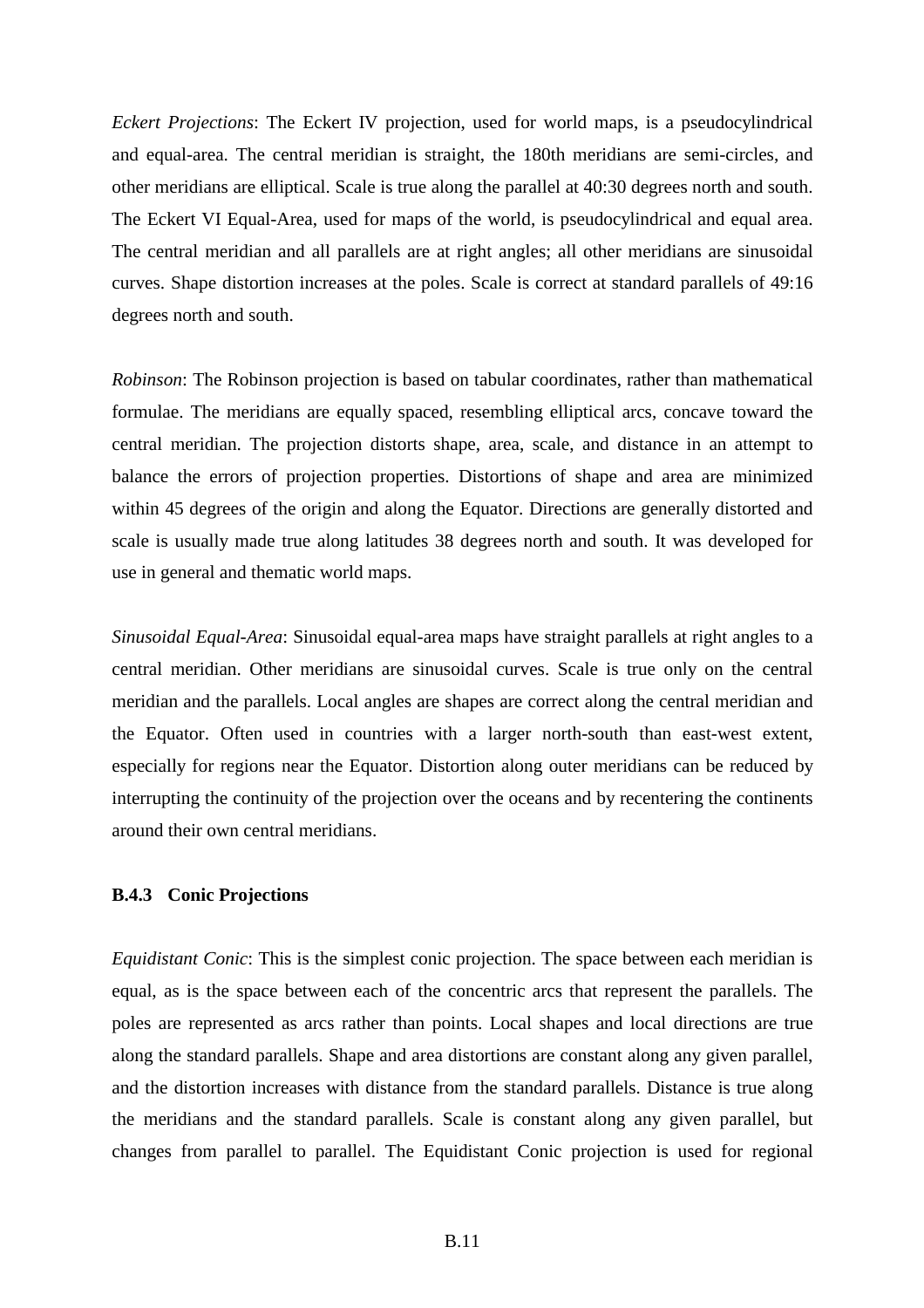mappings at the mid-latitude for regions with a predominantly east-west extent. The range in latitude should not exceed 30 degrees.

*Albers Equal-Area Conic*: This conic projection uses two standard parallels to reduce some of the distortion produced when only one standard parallel is used. However, distortions of scale and distance still occur, except along the standard parallels. Areas are proportional and direction, area, and shape are distorted away from standard parallels. These distortions are minimized in the region between the standard parallels. The 90-degree angles between meridians and parallels are preserved. Used for portrayals of areas near to, but on one side of, the equator that extend more in the east-west orientation than those lying north-south, such as the United States, for example. Total range in latitude from north to south should not exceed 30 - 35 degrees. No Limitations on east to west range.

*Lambert Conformal Conic*: This conic projection is similar to the Albers Equal-Area Conic projection, except that it portrays shape more accurately than area. It is normally based on two standard parallels. Meridians and parallels intersect at right angles, but the spacing between lines of latitude increases beyond the standard parallels. The poles are represented as a single point. Local angles and shapes are maintained. Area and shape are distorted away from standard parallels. Scale is correct along the standard parallels. Area and distance scales are reduced between standard parallels and increased beyond them. This projection is one of the best for middle latitudes for regions with an east-west in extent, and is frequently used for maps of North America. Total range in latitude should not exceed 35 degrees.

*Polyconic*: The Polyconic projection was used for most of the earlier United States Geological Society topographic quadrangles. The projection is based on an infinite number of cones tangent to an infinite number of parallels. The central meridian is straight. Other meridians are complex curves. The parallels are non-concentric circles. Scale is true along each parallel and along the central meridian.

#### **B.4.4 Azimuthal Projections**

*Azimuthal Equidistant*: With the Azimuthal equidistant projection, the world is projected onto a flat surface from any centre point on the globes. Distances and directions measured from the centre are true. Distortion of other properties increases away from the centre point. This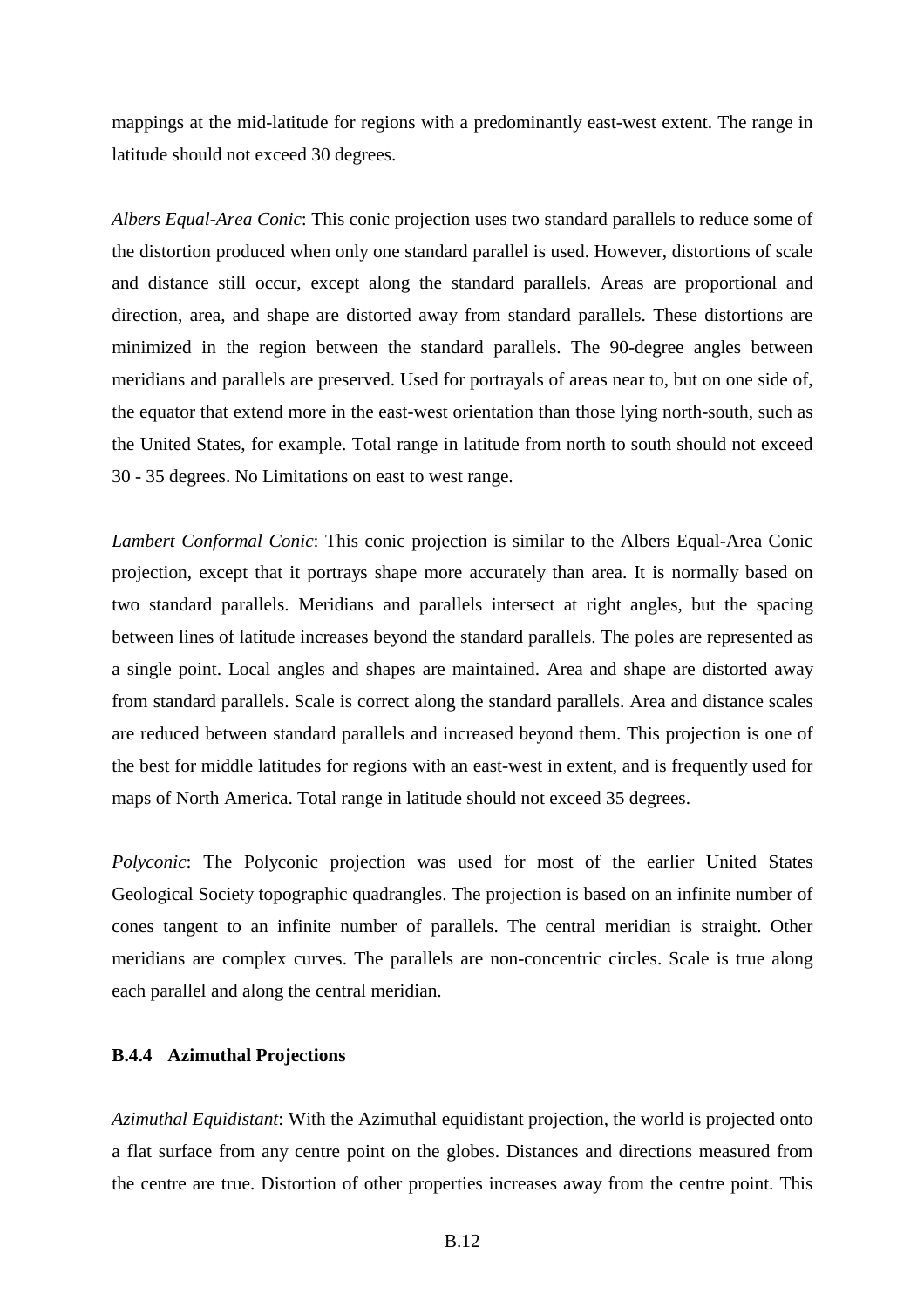projection can accommodate all aspects, equatorial, polar and oblique. This projection is sometimes used to show sea- and air-route distances. Although the entire globe can be projected, its use is generally limited to 90 degrees from the centre. Polar-aspect projections are best for regions within a 30-degree radius because in this case, there is only minimal distortion (Roblin, 1969).

*Lambert Azimuthal Equal-Area*: The Lambert azimuthal equal-area projection is sometimes used to map large ocean areas. The central meridian is a straight line, while other meridians are curved. A straight line drawn through the centre point is on a great circle.

*Orthographic*: Orthographic projections are used for perspective views of hemispheres. Area and shape are distorted. Distances are true along the equator and other parallels.

*Stereographic*: Stereographic projections are used for navigation in polar regions. Directions are true from the centre point and scale increases away from this point, as does distortion in area and shape. Local angles are accurate everywhere. All meridians and parallels are shown as circular arcs or straight lines, and they intersections are 90 degrees. In the equatorial aspect, the parallels curve in opposite directions on either side of the Equator. The parallel opposite in sign to the central latitude is a straight line; other parallels are concave toward the pole on the same side of the straight parallel. The Stereographic projection is normally limited to one hemisphere, a radius of 90 degrees from the centre point.

#### **B.4.5 Miscellaneous Projections**

*Unprojected Maps*: Unprojected maps include those that are formed by considering longitude and latitude as a simple rectangular coordinate system. Scale, distance, area, and shape are all distorted with the distortion increasing toward the poles.

*Space Oblique Mercator*: The Space Oblique Mercator is a projection designed to show the curved ground-track of Landsat images. There is little distortion along the ground-track but only within the narrow band (about 15 degrees) of the Landsat image.